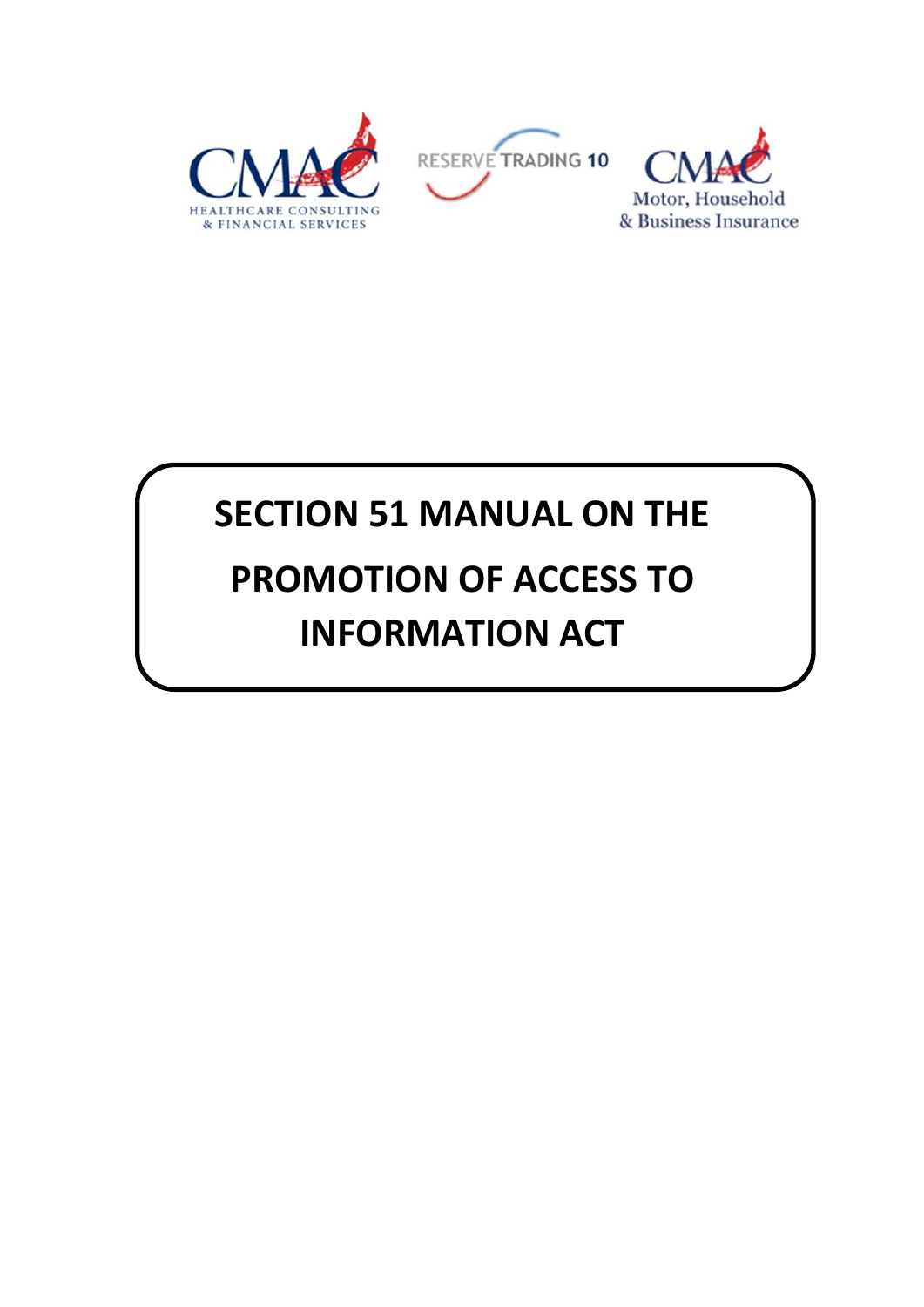#### **OWNERSHIP:**

This manual is owned by:

CMAC Healthcare Consulting & Financial Serviced FSP 1711

Reserve Trading 10 (Pty) Ltd FSP 17137

Gageni Trade & Invest 107 (Pty) Ltd Trading as CMAC short term Insurance FSP 46176

Duly authorised Financial Services Providers (hereunder referred to as the "FSP")

As Key Individuals of the aforementioned Financial Service Providers Marie de Wet and Pieter Swart confirm the adoption of this manual.

Rollwet

Key Individual Marie de Wet Key Individual Pieter Swart

------------------------------------- ------------------------------------

28 June 2021

-----------------------------------

*Date*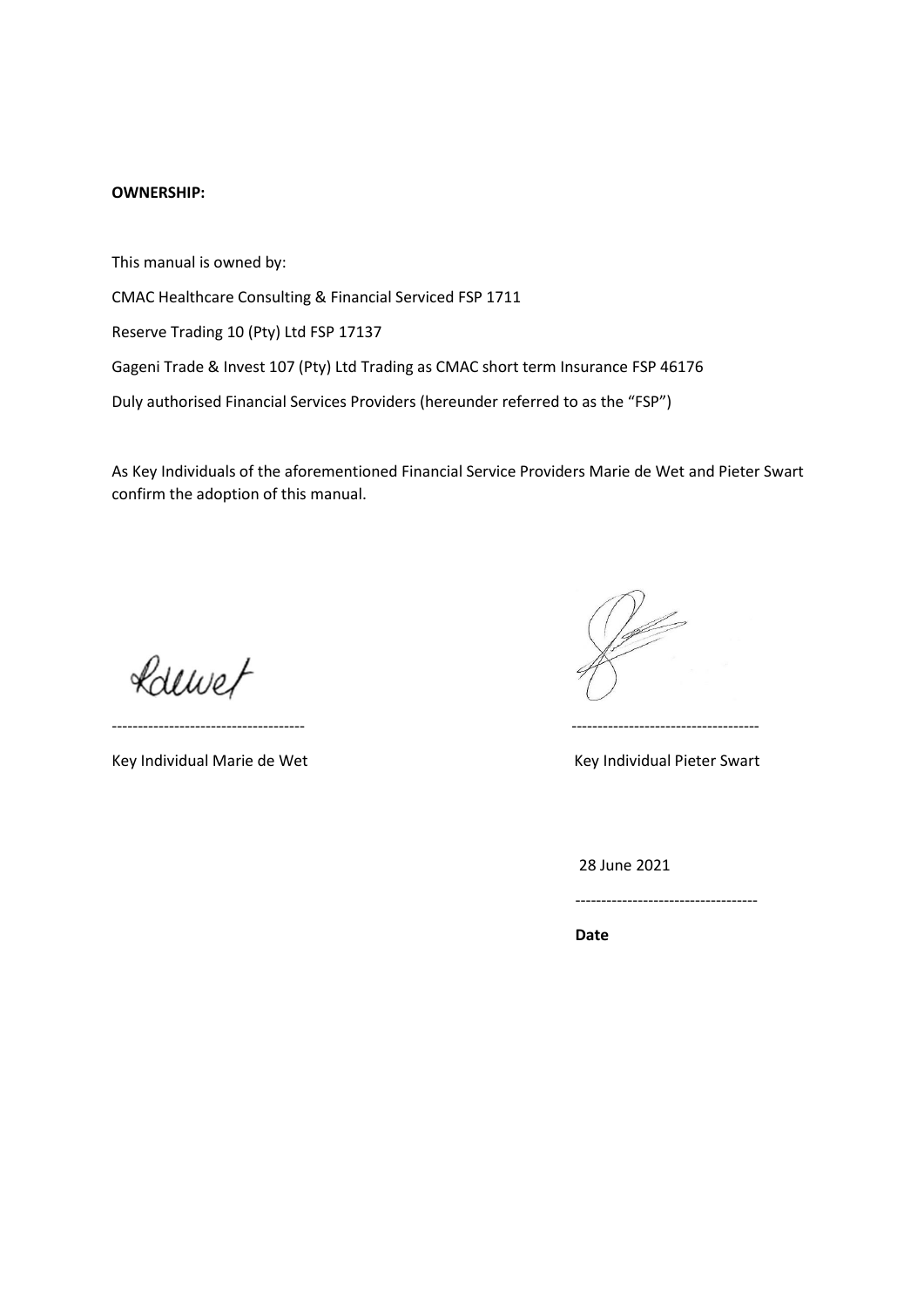# **1. INTRODUCTION**

The Promotion of Access to information Act, 2000, PAIA gives effect to section 32 of the Constitution, which provides that everyone has the right to access information held by the State, as well as information held by another person (or private body) when such privately held information is required to exercise a right or to protect a right.

PAIA, provides that a person requesting information must be given access to any record of a private body, if that record is required for the exercise or the protection of a right. However, such request must comply with the procedural requirements laid down by the Act.

This manual is compiled in accordance with Section 51 of PAIA and contains the following provisions:

- The FSP's postal address, street address, phone and fax number and email address.
- A short description of the guidance document on the application of the Promotion of Information Act and the process to be followed to obtain a copy of this guide (compiled by the Human Rights Commission in terms of section 10 of the Act).
- The process to be followed to access information held by the FSP, *See Annexure B.*
- A description of the typology of records held by the FSP (i.e., various information subjects held on each category type), including records which are freely available without having to submit a formal request. *See Annexure A.*
- A description of the FSP's information which are available in accordance with any other legislation.

## **1. FSP CONTACT DETAILS:**

| Phone number : 012-991 0446 |                   |
|-----------------------------|-------------------|
| Fax number : : : :          | 086 552 3917      |
| Email address :             | info@cmac.co.za   |
| Physical address:           | 14/2 Midas Avenue |
|                             | Olympus           |
|                             | 0043              |
| Postal address:             | PO Box 38060      |
|                             | Faerie Glen       |
|                             | 043               |

## **2. GUIDE ON THE PROMOTION OF ACCESS TO INFORMATION ACT (SECTION 10 GUIDE)**

The guidance document on the application of the Promotion of Access to Information Act has been compiled by the South African Human Rights Commission. The guidance document has been developed to assist people to access records and to exercise their right to information.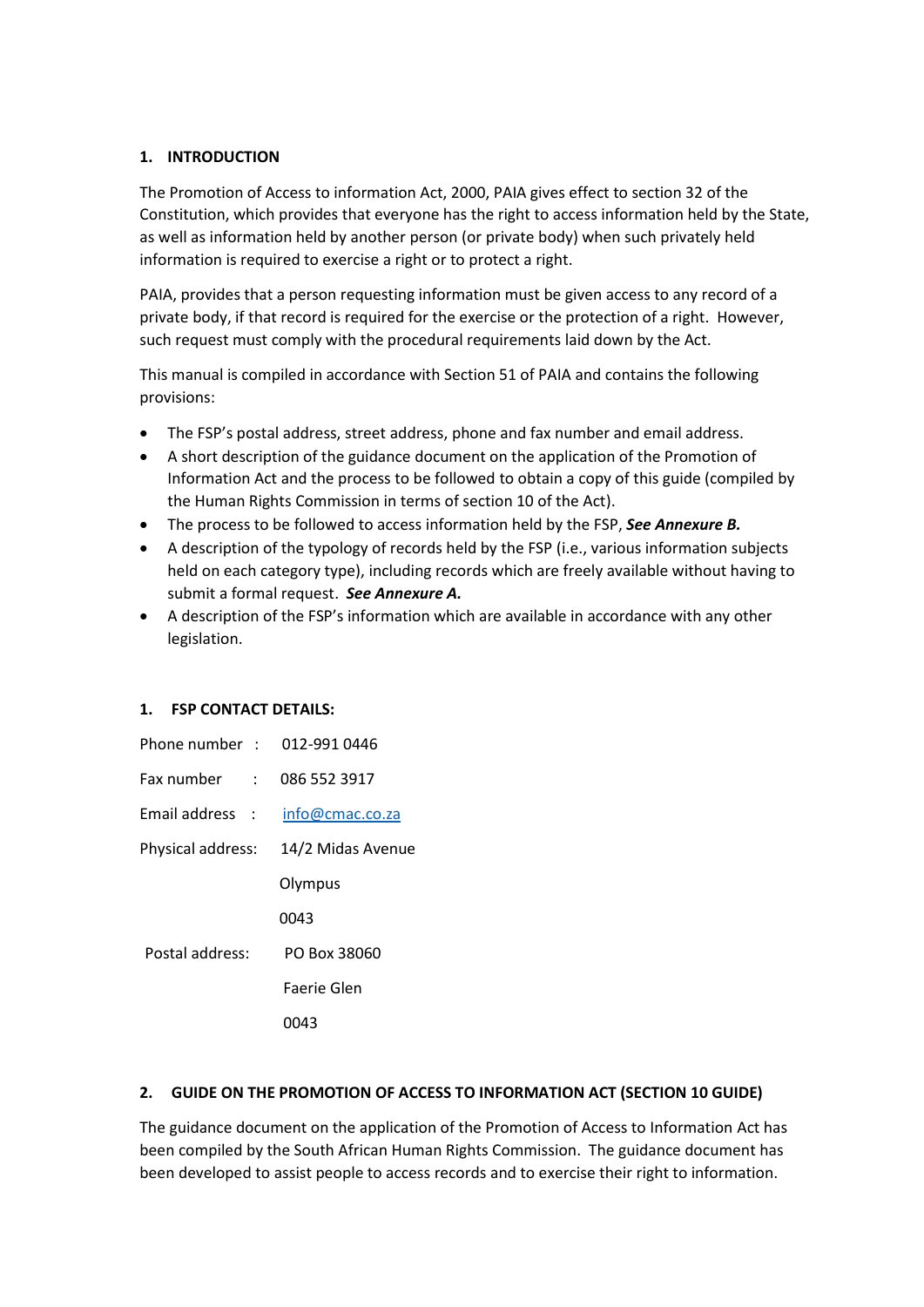The guide is available in all South African official languages free of charge, and any person may request a copy of the guide. A copy of the guide may be obtained by contacting the South African Human Rights Commission at:

The South African Human Rights Commission

PAIA Unit

The Research and Documentation Department

Private Bag 2700

Houghton

2041

Phone number: 011-877 3600

Email address : [paia@sahrc.org.za](mailto:paia@sahrc.org.za)

Website[: www.sahrc.org.za](http://www.sahrc.org.za/)

# **3. PROCEDURE FOR OBTAINING ACCESS TO INFORMATION**

Any person who wishes to request any information held by the FSP to exercise a right may contact the FSP's information officer at the FSP's contact details.

A request for access to information must be made in the prescribed form to the information officer indicated*. See Annexure B for prescribed form*

Once the "Request for Information Form" has been submitted, the information officer will notify the person who submitted the request of the prescribed fee (if any) payable before further processing the request.

A fee of R50 may be charged for access to any records. If the request is granted, the person who submitted the request will be accordingly notified. An additional fee could be charged for the reproduction, preparation and time reasonably required to search for and preparation of the disclosure. The person who submitted the request may lodge an application to court against the tender or payment of the fee.

An individual seeking access to a record containing their own personal information will not be charged a request fee.

A person submitting the request must:

- indicate the identity of the person seeking access to the information
- provide sufficient particulars to enable the information officer to identify the information requested
- specify the format in which the information is required
- indicate the contact details of the person requiring the information
- indicate the right to be exercised and/or to be protected and specify the reasons why the information required will enable the person to protect and/or exercise the right
- where the person requesting the information wishes to be informed of the decision of the request in a particular manner, state the manner and particulars to be so informed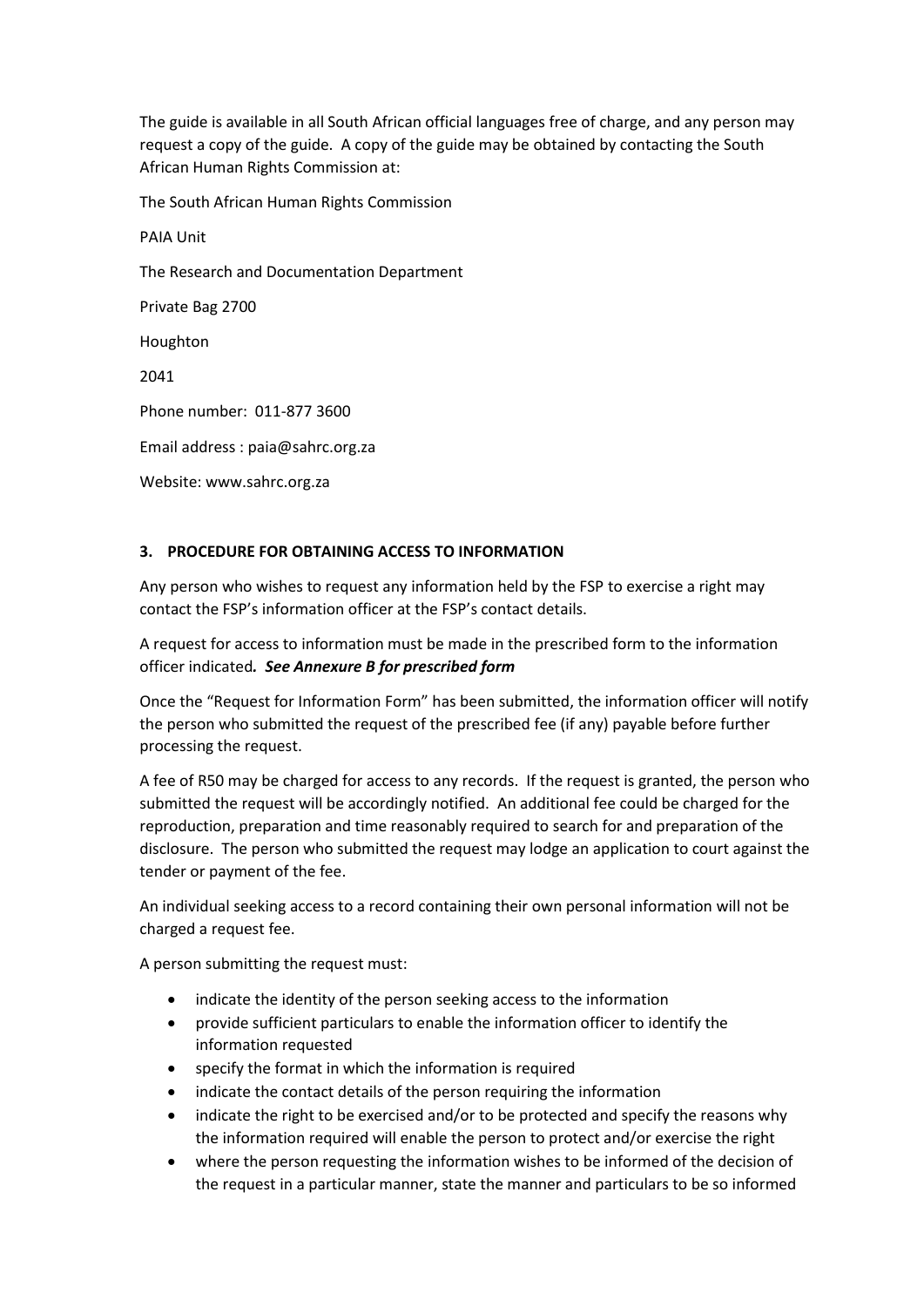if the request for information is made on behalf of another person, submit proof that the person submitting the request, has obtained the necessary authorisation to do so.

# **4. TYPE OF RECORDS HELD BY THE FSP**

Request for access to documents held by the FSP will be in accordance with the Act. The type of records available to the person requesting the information are listed in *Annexure A*

#### **5. RECORDS AVAILABLE IN TERMS OF OTHER LEGISLATION**

The person requiring the information may also request information which is available in terms of the following legislation:

- Basic Conditions of Employment Act
- Companies Act
- Compensation for Occupational Injuries & Diseases Act
- Consumer Protection Act
- Electronic Communications and Transactions Act
- Employment Equity Act
- Financial Advisory & Intermediary Services Act
- Financial Institutions (Protection of Funds) Act
- Financial Intelligence Centre Act
- Financial Services Ombud Schemes Act
- Income Tax Act
- Labour Relations Act
- Medical Schemes Act
- Occupational Health & Safety Act
- Prevention of Organised Crime Act
- Promotion of Equality and Prevention of Unfair Discrimination Act
- Protection of Constitutional Democracy against Terrorist and relate Activities Act
- Short-term Insurance Act
- Skills Development Act
- Sills Development Levies Act
- South African Qualifications Authority Act
- Unemployment Insurance Act
- Value Added Tax Act

## **6. GROUNDS FOR REFUSAL OF ACCESS TO RECORDS**

 The Promotion of Access to information Act provides several grounds on which a request for access to information must be refused. These grounds mainly concern instances where the privacy and interest of other individuals are protected, where such records are already otherwise publicly available, instances where public interest are not saved, the mandatory protection of commercial information of commercial information of a third party, as well as the mandatory protection of certain confidential information of a third party.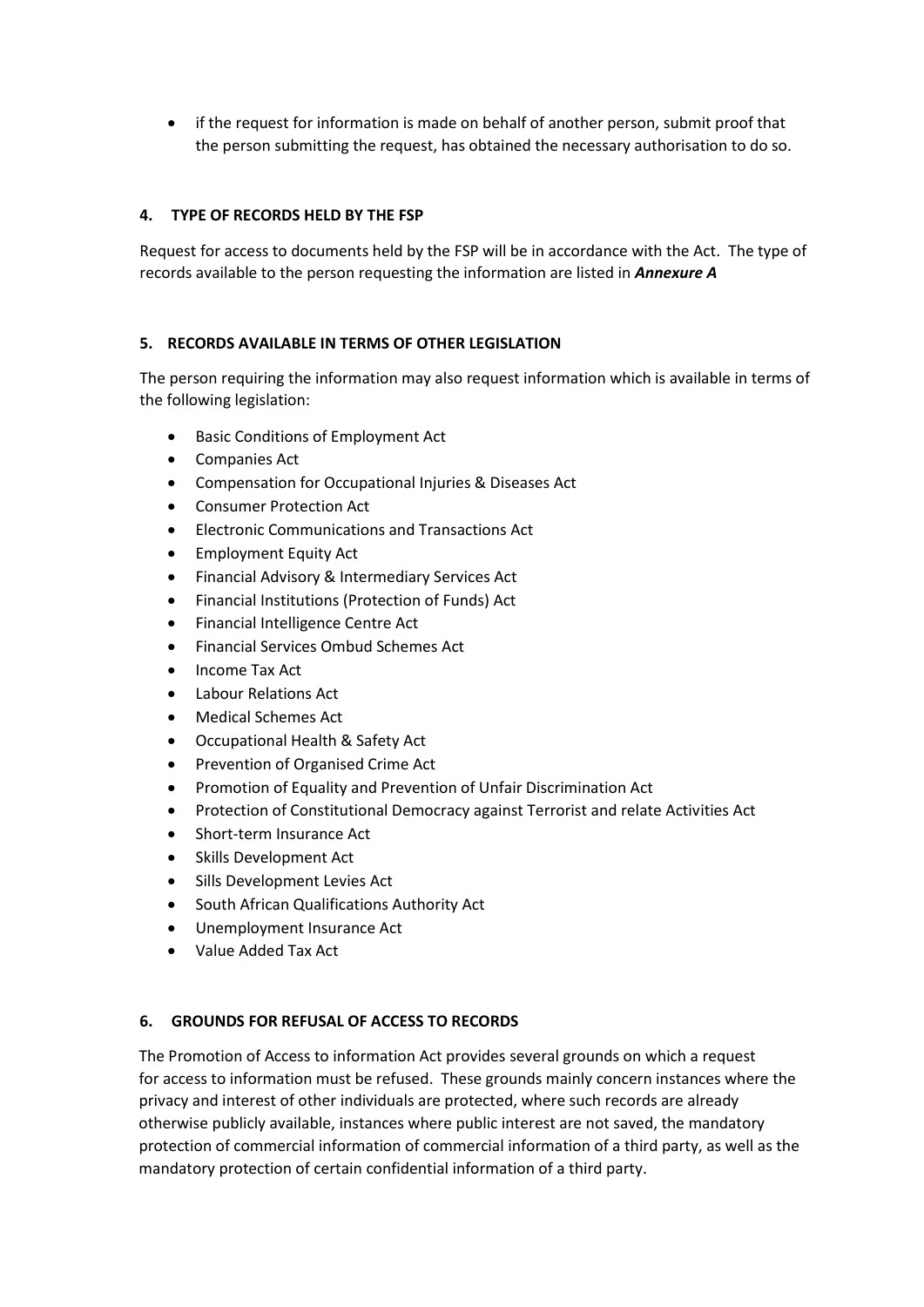A complete list of the grounds for refusal are indicated within Chapter 4 of the Act.

# **7. MANUAL AVAILABILITY**

The manual is available for inspection at the FSP's office free of charge. Copies of this manual is also available at the South African Human Rights Commission.

## **ANNEXURE A**

# **RECORD TYPOLOGY**

Request for access to documents held by the FSP will be in accordance with the Act. The type of records available to the person requesting the information are listed hereunder:

## **Administrative Records**

These include, but are not limited to the following:

- the FSP's license
- the FSP's compliance manual
- the FSP's internal rules and procedures
- any personal records provided to the FSP by its personnel
- any records which a third party has provided to the FSP about any of its personnel

#### **Human Resources Records**

These include, but are not limited to the following: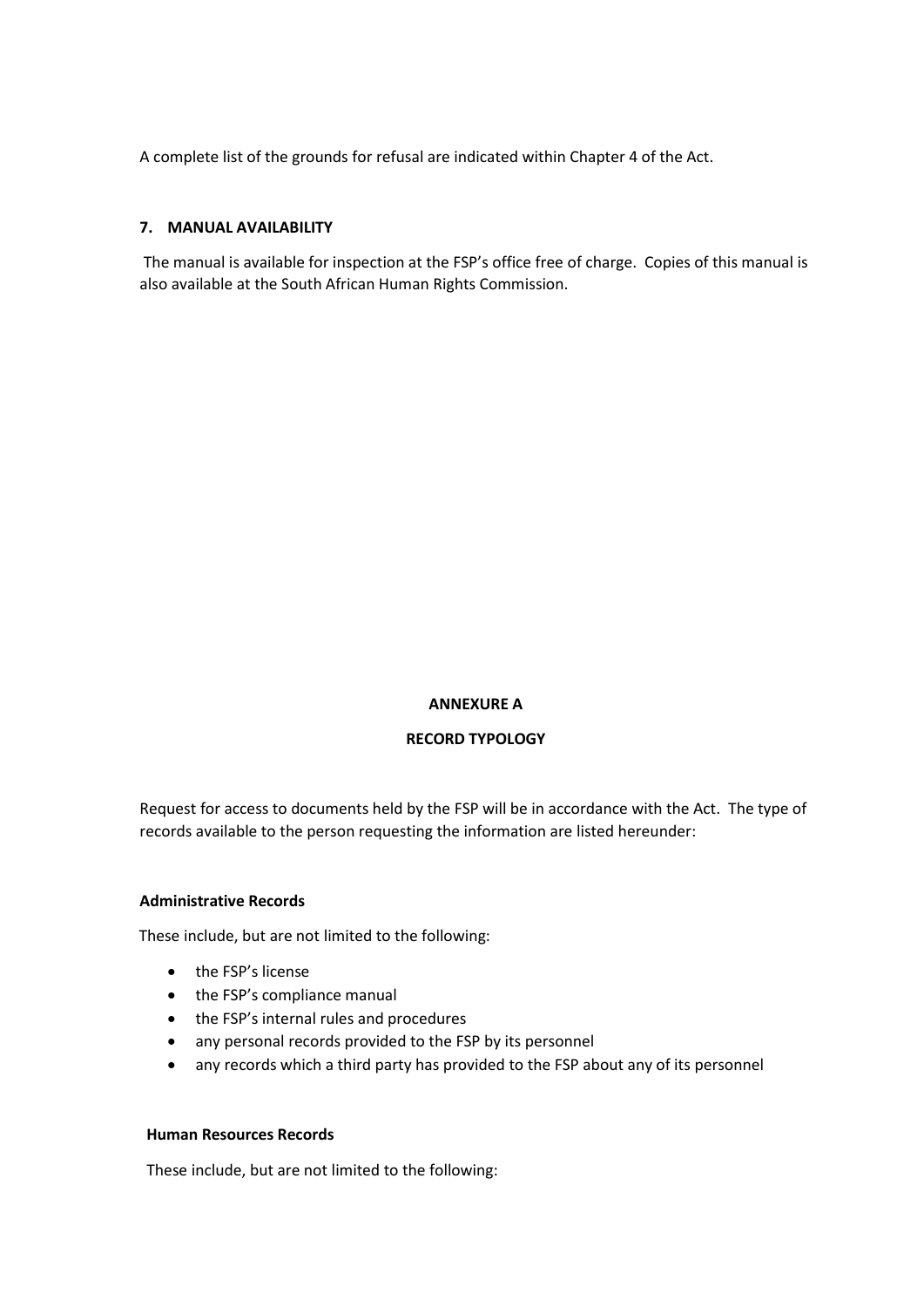- any personal records provided to the FSP by its personnel
- any records which a third party has provided to the FSP about any of its personnel
- conditions of employment and other personnel-related contractual and quasi-legal records
- internal evaluation and training records
- other internal records and correspondence

#### **Client-related Records**

These include, but are not limited to the following:

- advice records
- operational records
- databases
- information records
- marketing records
- internal correspondence
- product records
- statutory records
- internal policies and procedures
- treasury-related records
- securities and equities
- records held by officials of the FSP

## **Financial Records**

These include, but are not limited to the following:

- financial statements
- audit records
- assets inventory

#### **Other Parties**

The FSP may possess records pertaining to other parties, including without limitation, contractors, suppliers, subsidiary/holding companies, joint venture companies and other financial services providers.

## These records include:

- service level agreements
- financial records
- correspondence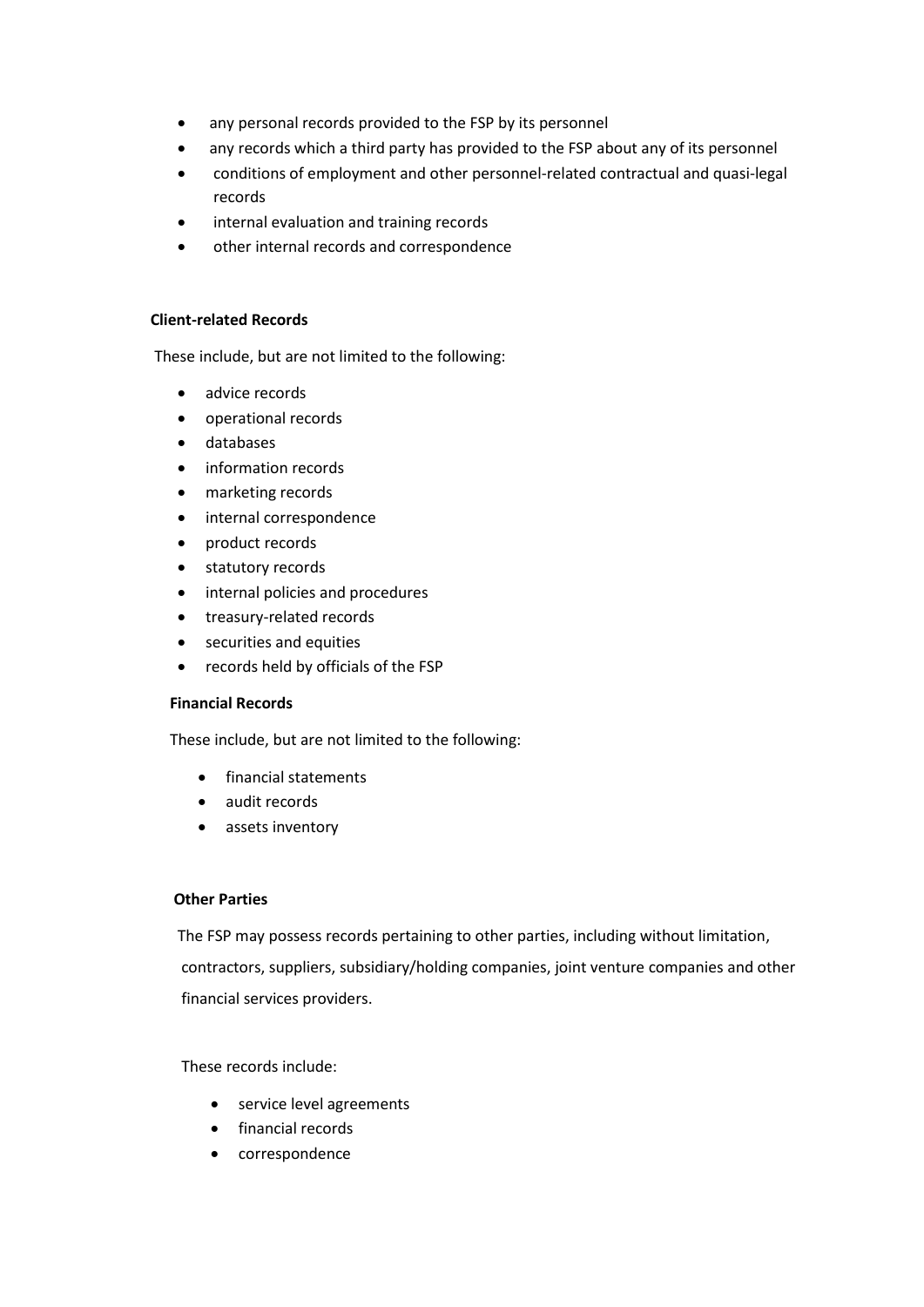Alternatively, such other parties may possess records which and be said to belong to the

FSP. The following records fall under this category:

- personnel, client or FSP records which are held by another party
- records held by FSP pertaining to other parties, including without limitation
- financial records
- correspondence
- contractual records
- records provided by the other party

# **ANNEXURE B**

# **REQUEST FOR INFORMATION FORM**

# **1. PARTICULARS OF PERSON REQUESTING ACCESS TO INFORMATION**

| Full Name & Surname:          |  |
|-------------------------------|--|
| <b>Identification Number:</b> |  |
| Telephone Number:             |  |
| Fax Number:                   |  |
| Email address:                |  |

# **2. PARTICULARS OF PERSON ON WHOSE BEHALF THE REQUEST IS MADE**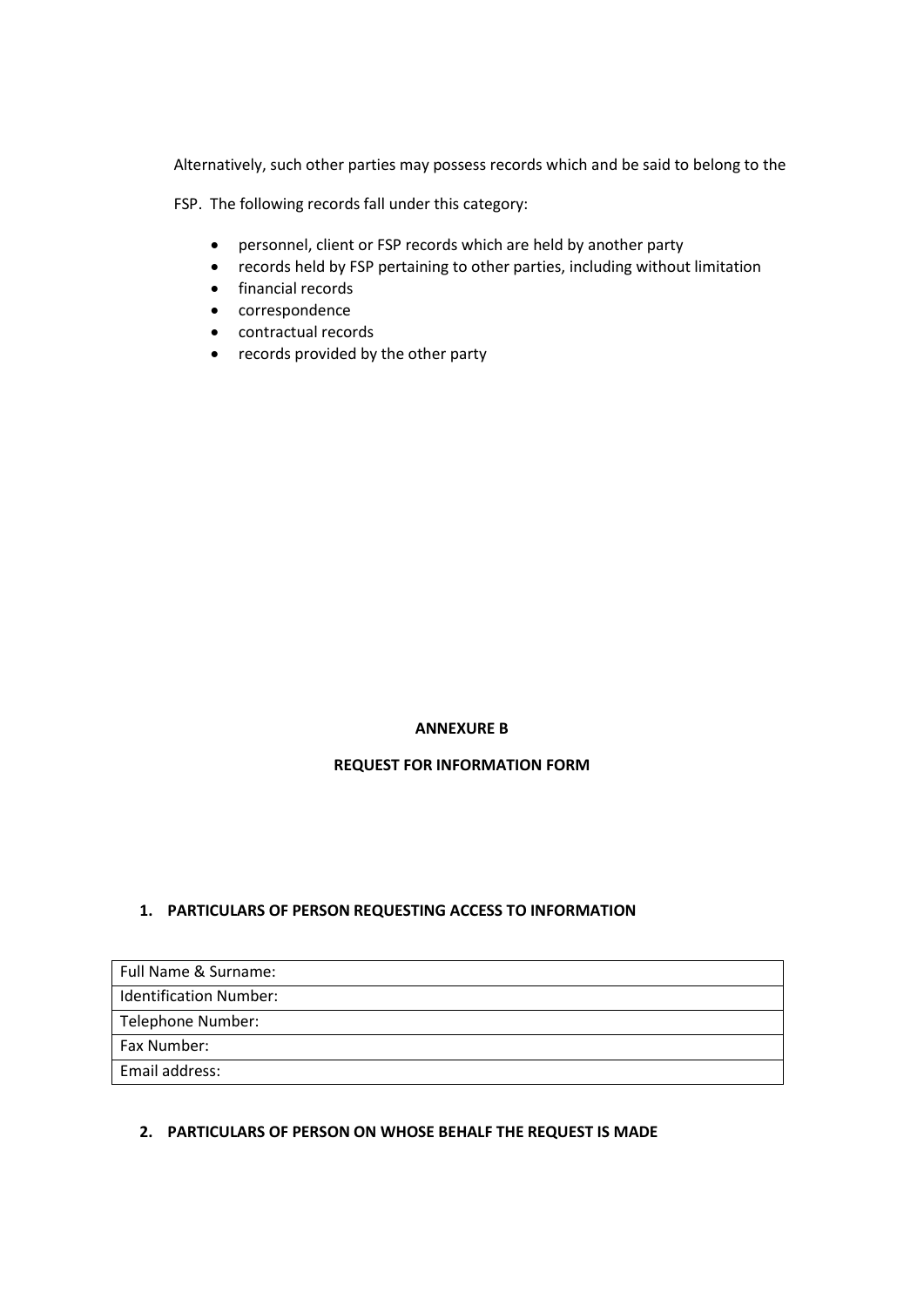Full Name & Surname:

Identification Number / Company Number

# **3. PARTICULARS OF REQUESTED INFORMATION**

Provide full particulars of the information to which access is requested. If the provided space is inadequate, please continue on a separate page and attach it to this form.

(Please sign all pages)

# **4. FORMAT IN WHICH INFORMATION IS REQUIRED**

Indicate the format in which the information requested is required. Please note that the request for access in the specified format may depend on the format in which the record is available. Access in the requested format may be refused under certain circumstances.

Specify format

# **5. RIGHT TO BE EXERCISED OR PROTECTED**

Indicate the right that is to be exercised and/or protected and why the information is required to protect and/or to exercise this right.

Specify Right & Reason